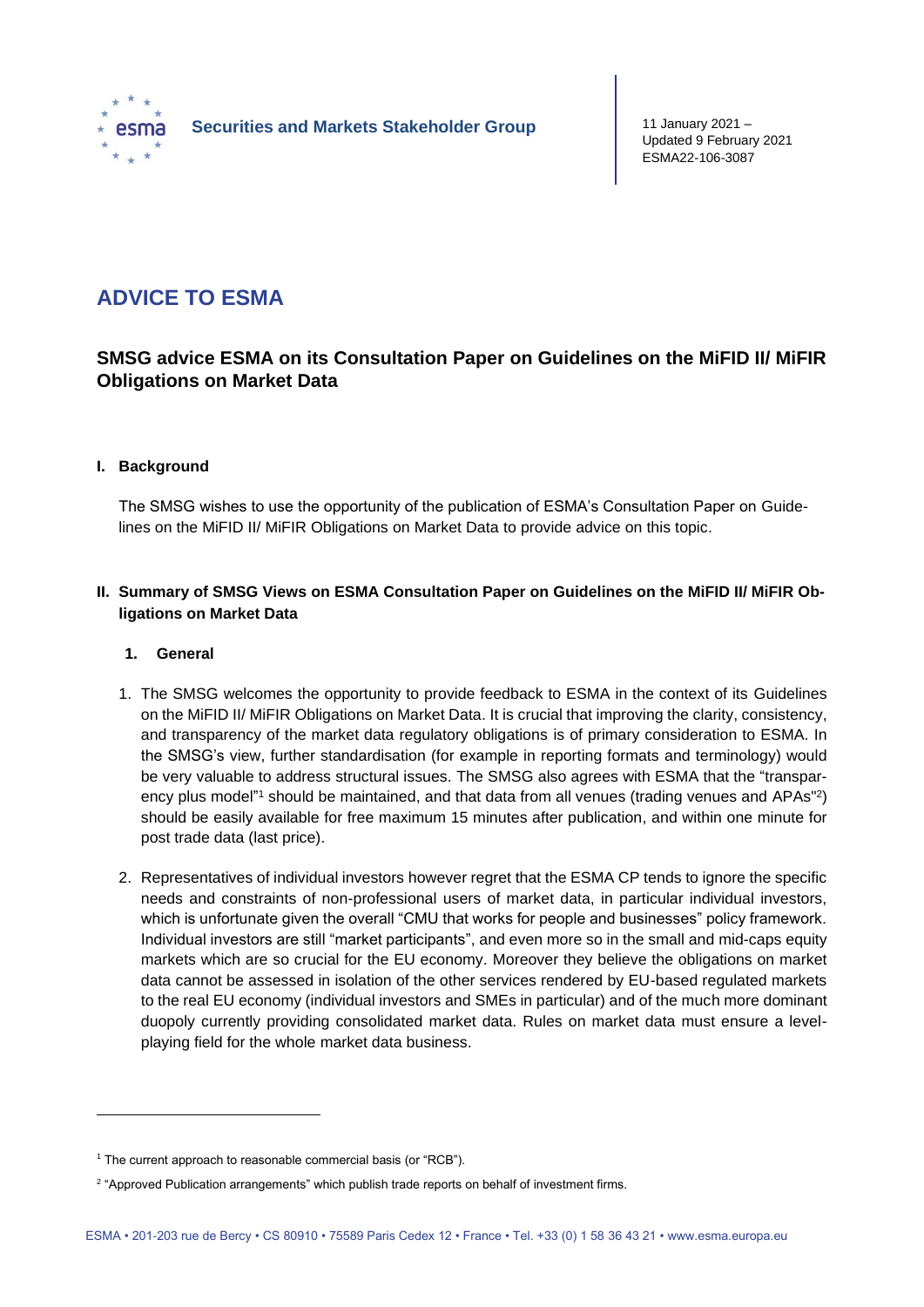- 3. It is of the utmost importance to seek a transversal approach to the regulation of market data providers. The SMSG considers that covering in the Guidelines also market data providers offering market data free of charge for the requirements not explicitly exempted in the Level 2 requirements is a step in the right direction.
- 4. SMSG members have different views on reasonable commercial basis and non-discriminatory access considerations, and technical arrangements of the market data providers. Those differences in approach are outlined throughout the paper.

Representatives of several financial intermediaries and asset managers (below referred to as "Data Purchasers") see this as a debate limited to reasonable commercial basis, with the aim of lowering the cost and increasing the availability of data.

Representatives of certain market data providers and individual investors see this as a wider debate, since they believe there is an unlevel playing field in the trading landscape. They note that regulated markets provide high quality data and consequently price discovery for the use by all market participants.

5. This advice should not be seen as an endorsement of the existing market structure which is outside the scope of this advice. This advice exclusively relates to the draft guidelines.

## **2. Provision of market data on the basis of cost**

- 6. The SMSG agrees that market data providers should have a clear and documented methodology for setting the price of market data. The methodology should identify the costs that are solely attributable to the production and dissemination of market data and the costs that are shared with other services. SMSG members differ on the stringency and transparency of such methodologies.
- 7. Data Purchasers believe that market data should be offered on a reasonable commercial basis taking into account the costs for creation and dissemination of the data. Market data providers and representatives of individual investors would agree to this only if these costs include those incurred for the adequate dissemination of such data to non-professional investors, and this is far from being the case for the majority of the equity markets data (those data from non-EU-based regulated markets). They are of the opinion that these costs should include an appropriate share of costs for other services provided.
- 8. Data Purchasers reason that market data is a by-product of trading activities, meaning that the marginal cost for market data providers is close to zero and the incremental cost associated with production is limited to the collection of the information and distribution to the customers. <sup>3</sup> Against that background, they consider that the concept of joint costs is misplaced and should not be a part of the regulation going forward.

Market data providers and representatives of individual investors consider that market data is a joint product with trade execution and due to this joint product nature, the production costs of the outputs (market data and trading) cannot be fully separated. They consider that this is clearly the case for

<sup>3</sup> Copenhagen Economics, "A Guideline to a Cost Benchmark of Market Data" (Copenhagen, 2019), Regulating Access to and Pricing of Equity Market Data (2013), Pricing of Market Data (2018).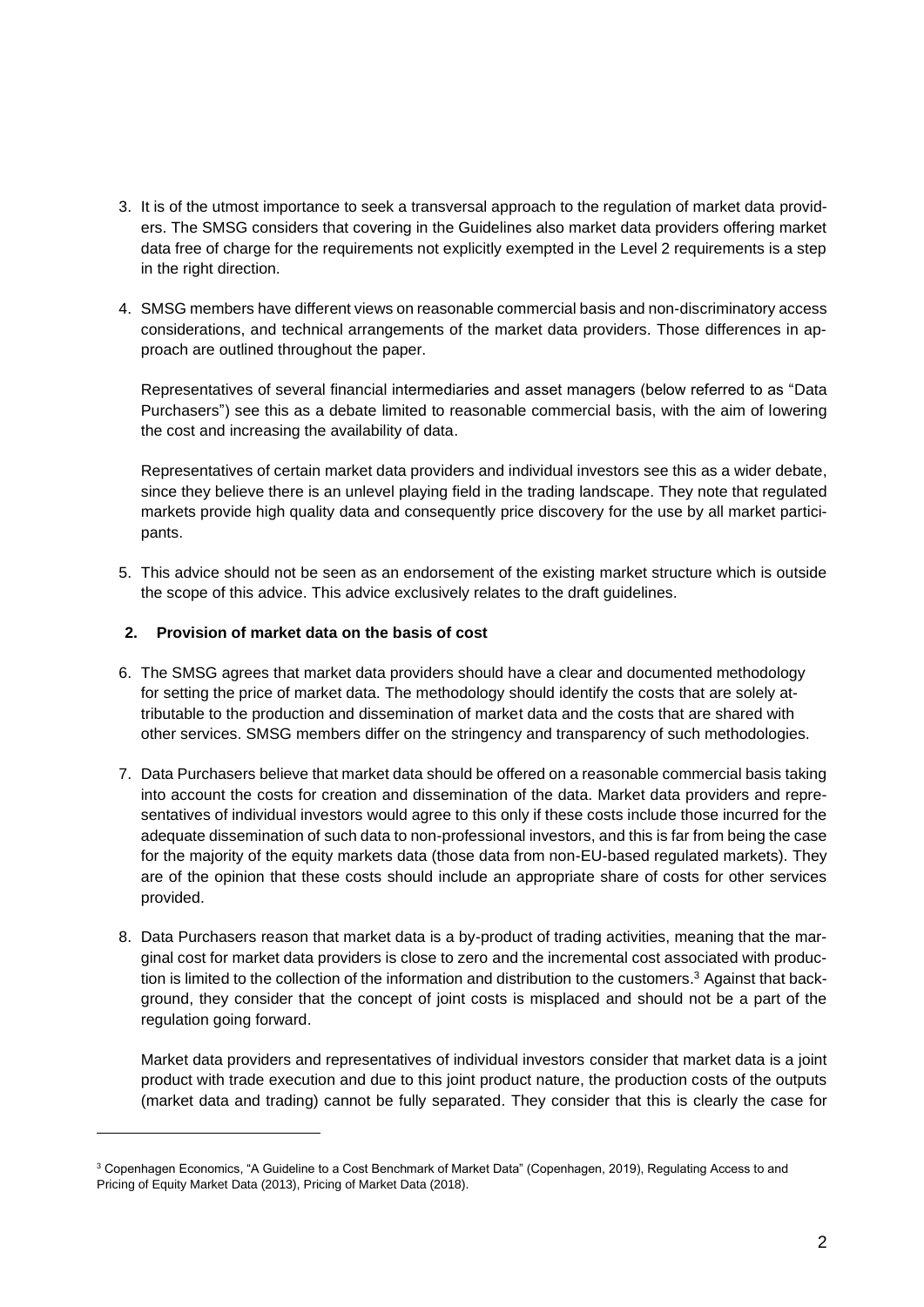these services, as there are fixed costs that have to be incurred to produce either products under the quality and standards that is required.<sup>4</sup>

9. Data Purchasers are of the opinion that ESMA should prescribe the accounting methodologies used to determine the cost of producing and disseminating market data in the interest of ensuring consistency and comparability between market data providers. Otherwise - in the absence of common accounting standards – Data Purchasers fear that there will be a multiplicity of methodologies employed by market data providers that will render it impossible to assess compliance with the RCB principle.

#### **3. Provision of market data on a non-discriminatory basis**

- 10.The SMSG acknowledges that the present regulation requires that market data providers should make data available on a non-discriminatory basis and describe in their market data policy the categories of customers and how the use of data is taken into consideration to set up these categories. However, Data Purchasers consider that this segmentation should not contradict the cost-based approach where cost and not demand is the determining factor.
- 11.Market data providers can establish different prices to different categories of users where it is objectively reasonable to do so, for example in the cases of non-professional or professional users. These categories should be based on objective criteria and not only on the value of the data to the clients. The members have various views on the application of multiple user categories.
- 12.Data Purchasers stress that they often find it challenging to determine which client category they belong to, severely hampering their ability to anticipate the fees, terms, and conditions applicable to them. In their view, ESMA should prescribe the criteria market data providers should use to determine client categories based on objective and easily verifiable criteria to enable customers to estimate the conditions that will apply to them. This could include having only a professional and a personal user category. These members are also of the opinion that professional customers should not be charged more than once for the same data based on use cases. The duplication of fees in this manner dramatically increases the cost of market data. Accordingly, ESMA should in their view reaffirm that client categories should serve as the exclusive basis for market data fees. As ESMA points out, the duplication of fees for market data based on multiple use cases is incompatible with the requirement that costs be based on the cost of producing and disseminating the data.

Market data providers and representatives of individual investors consider that it is crucial to take into account that it is not possible to determine professional customer categories in an exhaustive and practicable fashion since every company and business is different. There is a case to be made for basing fee schedules on the category of usage as opposed to the category of customer. Indeed, in cases where a professional customer belongs to more than one customer category, because the customer makes multiple uses of the data, it would not be appropriate to apply one customer category as this would create unfair models damaging small and medium-sized market data customers and benefiting large investment banks.

<sup>4</sup> Oxera, "What's the Data on Market Data? The Role of Market Data in Equity Trading" (Oxford, 2019).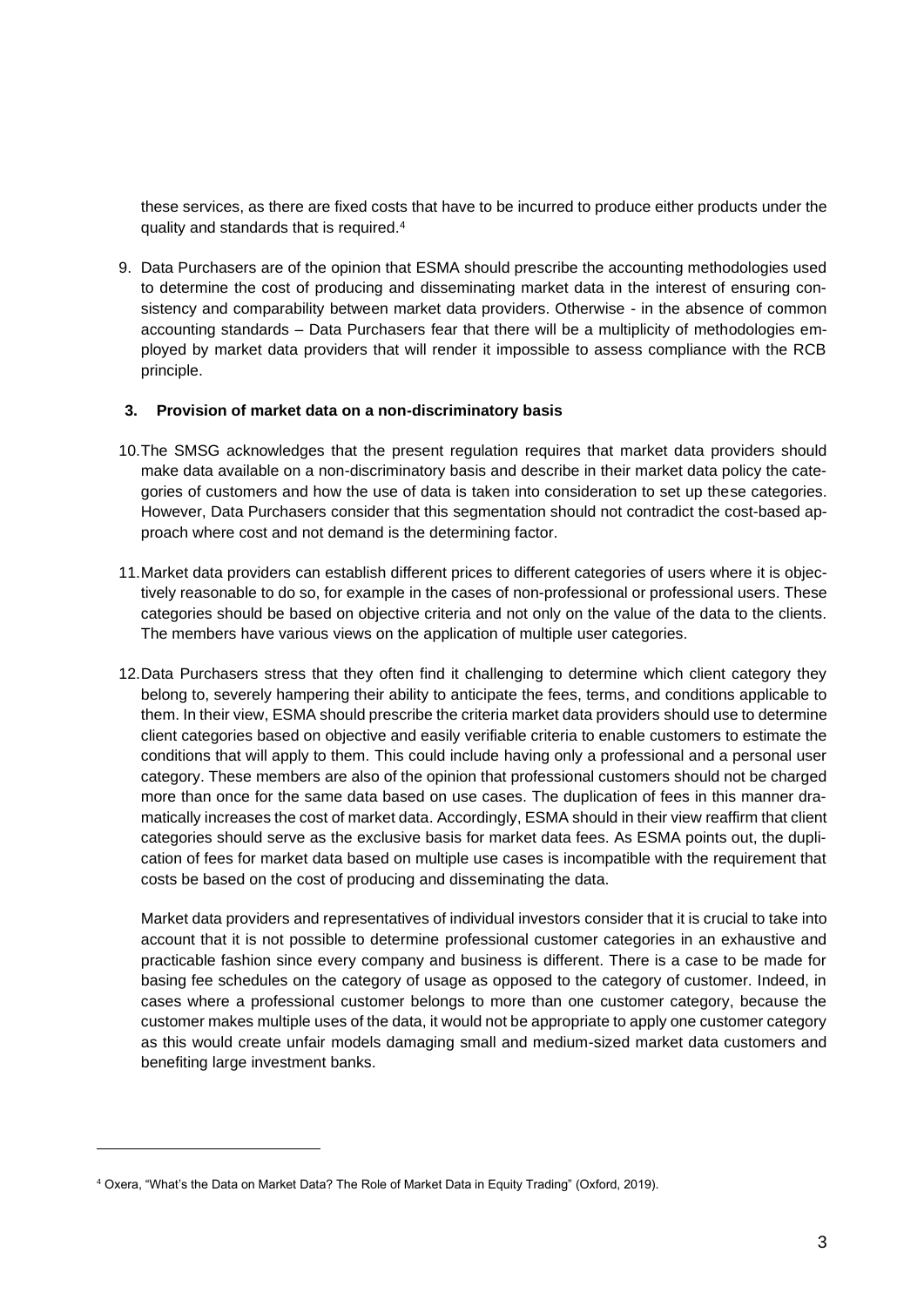- 13.With regard to non-discriminatory treatment of customers in terms of technical arrangements in principle, the SMSG believes that market data providers should ensure the same technical arrangements for customers belonging to the same customer category. However, there may be significant practical limitations to ensuring the same level of latency and connectivity for a customer base that may be widely dispersed geographically. As a result, any discrepancies in latency or connectivity should be justifiable by the market data provider based on valid technical constraints.
- 14.Market data providers and representatives of individual investors consider that practices on latency and connectivity, for example, vary depending on the market data user due to the high variety of market data needs. These practices do not give favourable treatment to some market data users. Not allowing differentiation of technical arrangements within customer groups would be disproportionate and distort competition between market data providers. In addition, trading venues do not control the connectivity setup that data redistributors maintain for users. The vast majority of market data users source their data indirectly via data redistributors. This is particularly clear for retail investors.

#### **4. Per user fees for professional users**

- 15.Data Purchasers agree that market data providers should provide grounds for the refusal to make market data available on a per user basis and publish those grounds on their webpage. The per user model can imply significant administrative costs. Data Purchasers think that market-data providers should authorise same-source netting, i.e., netting of data fees when an individual user retrieves the same data via several connections to the same source.
- 16.There are different views as to the interpretation of "Active User-ID" for the purposes of the per user model. Data Purchasers welcome the usage of the term, as it enables market data users to pay per actual usage even if market data is received through multiple data products or subscriptions.

Market data providers believe that using the "Active User-ID" as a unit of count would be extremely burdensome for market data providers. Usernames would have to be crosschecked across multiple platforms and providers, as they can often be generic and are shared between users.

#### **5. Obligation to keep data unbundled**

- 17.Data purchasers consider that market data providers should make available the purchase price of market data separately from additional services. They consider that the discussion about unbundling must be considered together with the fragmentation taking place when an area of market usage which was once covered by one license requires two or more licenses, or where a new license is introduced in an area of usage that did not exist before. However, representatives of individual investors are concerned about the negative impact of unbundling and of any measure trying to reduce the price of market data on the back of the other key and unique services rendered by the EU- based Regulated Markets to the real economy: full and free transparency of market data for non-professional investors, SME financing on both primary and secondary markets, contribution to EU jobs and taxes etc. More generally, any EU rules on market data must not hurt a level playing field between market venues.
- 18.Also, EU-based regulated markets and representatives of individual investors consider that these rules cannot be looked at in isolation, as currently a duopoly is already providing consolidated pre and post trade data but for very high prices that exclude de facto non-professional and small professional investors.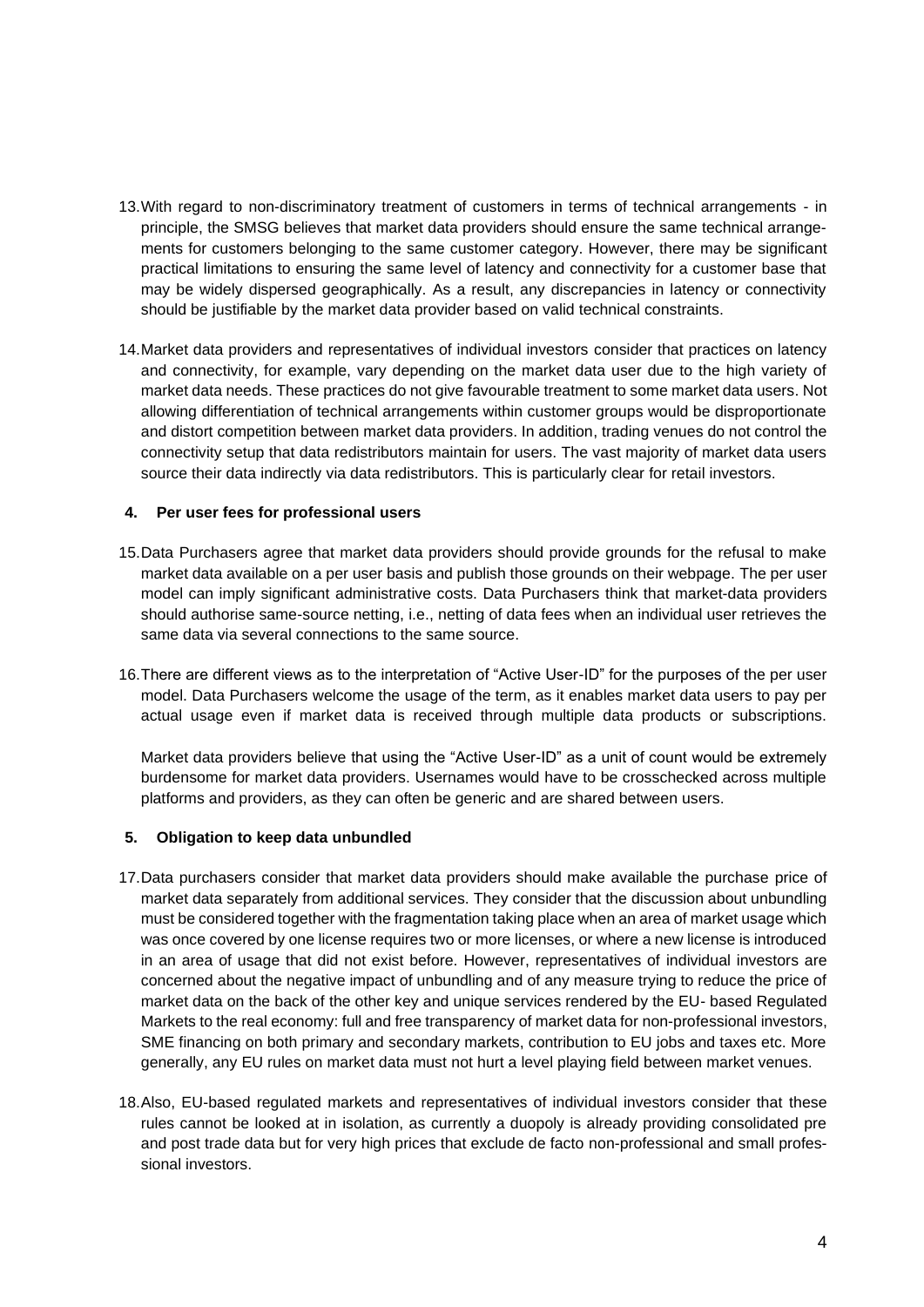#### **6. Transparency obligations**

- 19.The SMSG acknowledges that the provisions on market data transparency would be strengthened with a standardised publication format like that set out in Annex I of the Guidelines and the accompanying instructions. Elements included in the template like the price list and market data content information are a positive step. However, the members differ on the granularity of such disclosures, specifically on the methodology for setting the price of market data.
- 20.Data Purchasers oppose the fact that market data providers are not required to disclose the actual cost for producing or disseminating market data or the actual margin. They believe that without access to this information, professional market data users cannot negotiate prices and licenses, or engage in meaningful audits. Furthermore, those members believe that there should be a requirement to publish pricelists, with explanatory notes for any changes as pricelists are often lengthy and complex, giving a history of changes for the previous 5 years.

Regulated Markets and representatives of individual investors point to the extremely uneven enforcement of transparency obligations between the "lit" EU-based Regulated Markets and the other equity market venues, in particular the leading ones. Non-professional investors do not even know their names and that they exist. Fixing this severe lack of transparency from the EU equity market leaders and other venues should be a priority and a prerequisite for EU policy makers, considering the CMU priorities. Those members consider that disclosing allocation keys and explanations on the determination of margins could go beyond the scope of the transparency plus approach and be sensitive from a competition law point of view. These members also believe that a requirement to publish historical price lists for the previous five years would be too onerous.

- 21.The SMSG agrees that there is a need for harmonisation of contractual terminology that the Guidelines cover. However, a number of additional contractual terminology definitions connected to the scope and parties of market data agreements would help reduce complexity and increase the consistency and transparency of market data policies.
- 22.The SMSG is of the opinion that Market data providers should be explicit in the market data agreement with respect to the market data fees that can be applied retroactively, the terms and conditions of the auditing, and how customers are expected to demonstrate their compliance with the agreement.
- 23.There are different views on auditing practices and the burden of proof concerning non-compliance with the terms of the market data agreement. Data Purchasers consider that audits can add complexity and boost revenues for market data providers. They also believe that they impose an unfair burden of proof on the users. The practices employed ensure that market data costs are often arbitrarily inflated following audits due to the excessive scope that auditors are granted. Third-party auditors are also given a conflicting incentive to penalise market data customers since they are often compensated on a percent-recovered basis. Hence, they believe that audits should be appropriately regulated: In order to address these concerns ESMA should develop audit standards to avoid conflicts of interests and ensure appropriate confidentiality and should consider whether auditors should be required to be independent. There should be a cap on retroactive fees and interest-charges, and general audit procedures should be consulted with the market and approved by NCAs.

Market data providers argue that audits do not exist to generate additional revenues. Rather, audits are meant to identify and recover any unpaid fees. They contribute to the consistent and non-discriminatory application of market data fees and policies and therefore ensure a level playing field. A client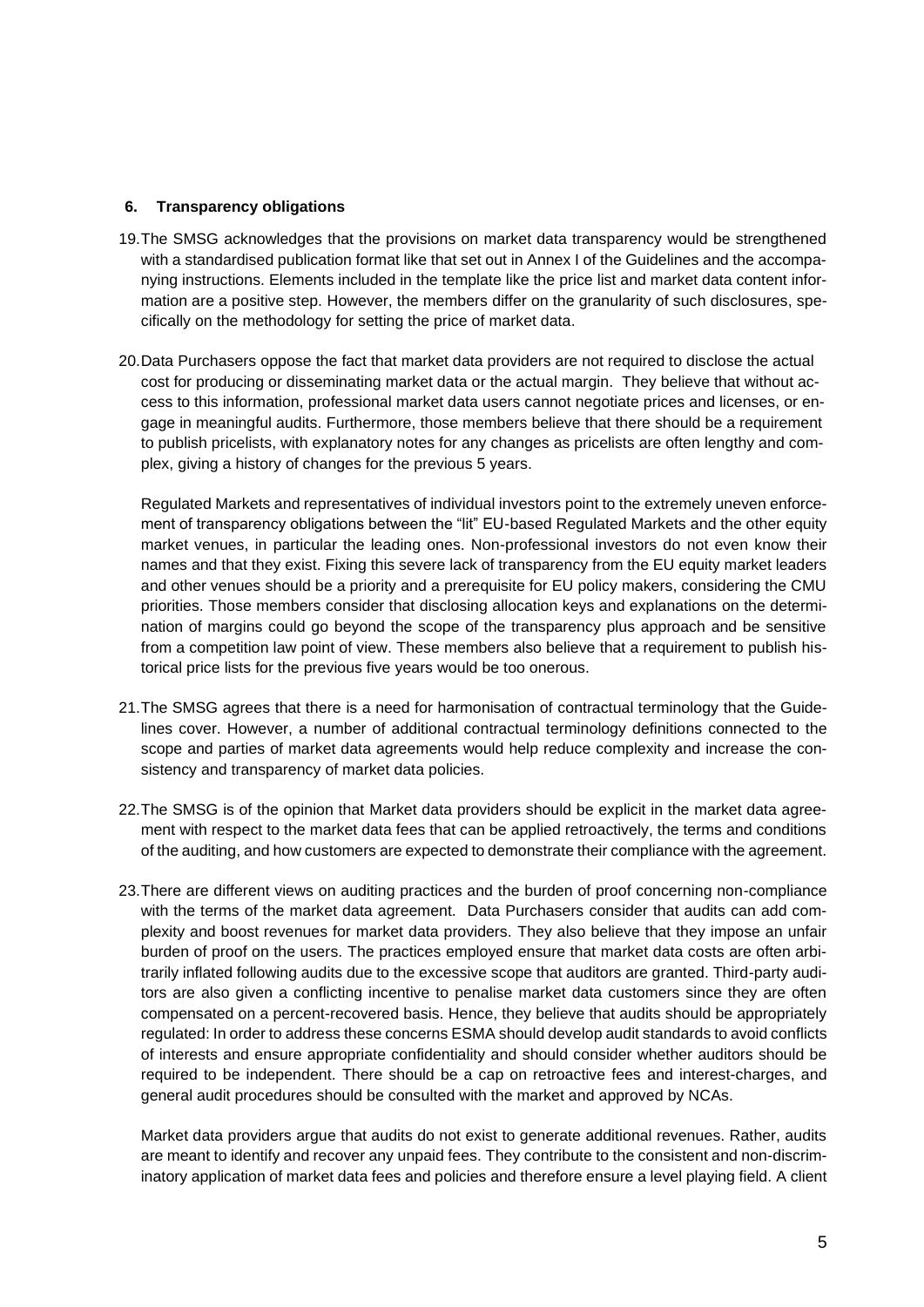that tries to properly implement the market data agreement would be disadvantaged compared to a client that unintentionally is in breach of such agreement. These members believe that concerns around auditing practices originate from incidents and not from any structural abuse of audit rights by market data providers. They also point out a trade-off between the frequency of the audits and the retroactivity.

#### **7. Provision of market data free of charge 15 minutes after publication**

- 24.The SMSG considers that compliance with the obligation to provide data free of charge 15 minutes after publication requires that the relevant delayed data is accessible, complete, provided in a useful format, and for a sufficient period of time. In addition, representatives of individual investors are of the opinion that:
	- pre and post trade data should be freely and easily accessible and understandable on all the main equity market venues via public websites
	- post trade data (last price) should be available there within one minute
	- pre trade data within 15mn maximum with at least the last five bids and last five ask offers.

This is a prerequisite for EU citizens as individual investors in the spirit of "a CMU that works for people". Currently the top three equity markets in Europe (CBOE, Goldman Sachs SI and LSE)<sup>5</sup> do not provide easily accessible market data to non-professional investors (except for the LSE, but only post trade).

- 25.Certain Market data providers (the EU-based Regulated Markets) have made significant efforts to comply with this obligation and provide the data in a machine-readable format that can be understood by the average user. However, there are different views on the guidelines for data-distribution and value-added services and the possibility to charge for delayed data under some circumstances.
- 26.Data Purchasers disagree with market data being available only for a limited ("sufficient") time period. They believe that there is no legal room for end-of-day and historical data licensing. In consequence, no data redistribution fees may apply in case of delayed data. Delayed and derived data should as a starting point be easily accessible and provided free of charge, as derived data is not adding costs to exchanges as raw data has already been paid for. As a consequence, market data providers should not use Derived Data as a license form as this content is already included in the Non-Display Usage.

Market data providers disagree with limiting the definition of value-added services to those activities where a product created on a basis of delayed data is sold for a fee. This definition would exclude, for example, commercial value-added services like advertising.

27.The SMSG further highlights that the worst shortcomings in terms of the provision of market data for free 15 minutes after publication are encountered in the non-equity space – particularly in relation to market data provided by trading venues and APAs.

<sup>5</sup> [https://www.esma.europa.eu/sites/default/files/library/esma50-165-1355\\_mifid\\_asr.pdf,](https://www.esma.europa.eu/sites/default/files/library/esma50-165-1355_mifid_asr.pdf) p. 18.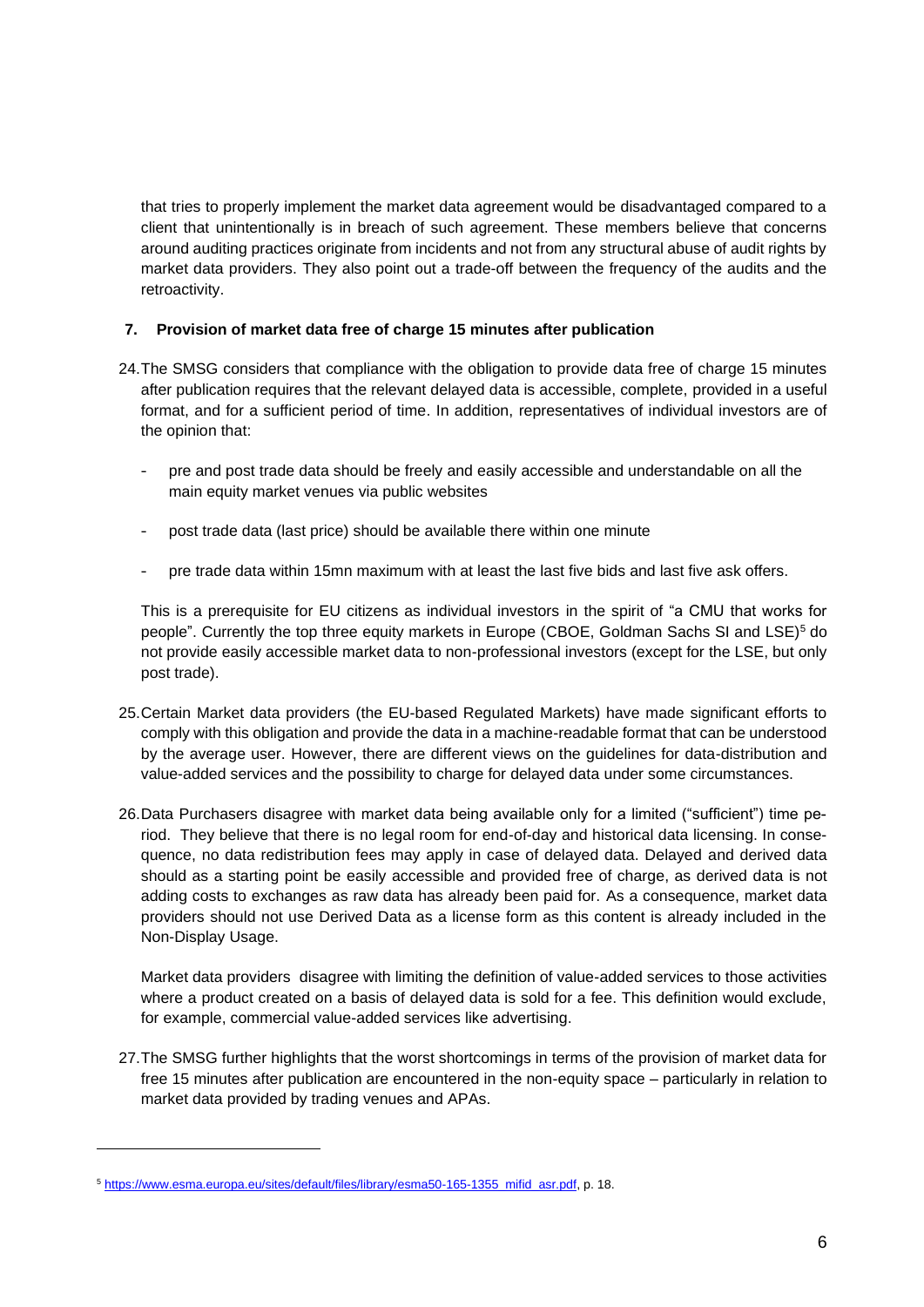While trading venues and APAs may charge for real-time data on a "reasonable commercial basis," these providers are prohibited from charging for market data after a delay of 15 minutes, as explicitly stipulated in Article 13(1) of MiFIR for trading venues, and Article 64(1) of MiFID II for APAs. In addition, under Commission Delegated Regulation (EU) 2017/571, trading venues and APAs are expressly required to publish data in "machine readable" format that facilitates the usability and consolidation of the information with similar data from other sources.

Unfortunately, some non-equity trading venues and APAs are still not complying with their legal obligations regarding the publication of transparency data. There are a range of practices that market data providers engage in that suggest that they circumvent their market data obligations. For example, data is published as an "image file" that is not machine readable, with 'search' and 'copy' capabilities disabled. Alternatively, data is deleted shortly after publication and/or the data is published in a far less usable manner than the data provided in return for a fee. ESMA has already acknowledged the use of such practices and clarified that they are non-compliant.<sup>6</sup>

- 28.While the SMSG welcomes ESMA's additional efforts to clarify market data obligations through these draft guidelines, the problem remains one of enforcement rather than an issue of clarity. The requirements applicable to equity and non-equity trading venues and APAs and other market data providers are clear and explicit. Nevertheless, despite being highlighted repeatedly by industry and non-professional stakeholders, there has been limited apparent effort to meet unambiguous legal requirements applicable to trading venues and APAs that have been made clear at Level 1, Level 2, and Level 3. This has been particularly detrimental to the emergence of transparent equity and non-equity markets.
- 29.The SMSG recommends that regulators ensure that all trading venues and APAs are fully compliant with their obligation to provide market data for free at the latest 15 minutes after publication – particularly where that data relates to non – EU-based Regulated Markets equity, and to non-equity markets. Accordingly, Guideline 14 should include an explicit reference to APAs and the particular issue of non-compliance with their data obligations. The finalised Guidelines 14 and 15 should also reflect the fact that ESMA has already clarified these obligations and, accordingly, that there is a need to proceed with stricter enforcement of applicable legal requirements.
- 30.Finally, while ESMA has clarified that market data provided for free 15 minutes after publication should be available for at least 24 hours from the publication – Data Purchasers believe that this period should be lengthened significantly so as to enhance access to market data and mitigate information asymmetries.

Market data providers and representatives of individual investors consider that a requirement to make delayed data available for more than 24 hours would be disproportionate and that some national competent authorities subscribe to this logic. 24-hour data should constitute historical data and therefore could be charged.

31.For post-trade data, all elements included in the Level 1 and 2 texts, including price, volume, transaction and publication time, instrument identifier and venue of execution, and transaction flags, should be subject to the publication.

<sup>&</sup>lt;sup>6</sup> Q&A 10 of the ESM[A Q&As](https://eur01.safelinks.protection.outlook.com/?url=https%3A%2F%2Furldefense.com%2Fv3%2F__https%3A%2Feur01.safelinks.protection.outlook.com%2F%3Furl%3Dhttps*3A*2F*2Furldefense.com*2Fv3*2F__https*3A*2Fwww.esma.europa.eu*2Fsites*2Fdefault*2Ffiles*2Flibrary*2Fesma70-872942901-35_qas_transparency_issues.pdf__*3B!!Fz903QLZ0o-4x98!5mPjAAfzMHkY9gi2pt5mLehWb5qB3hZ_fFhlNnYmhiRK_UD4e-7meHxUz0TOWPRFNtQ*24%26data%3D04*7C01*7Chugo.gallagher*40humebrophy.com*7C7a3a9ee14d934e3cda0108d89de77f79*7Ccbb9e530f03a43c7b72d467e132ff30e*7C1*7C0*7C637432965349858593*7CUnknown*7CTWFpbGZsb3d8eyJWIjoiMC4wLjAwMDAiLCJQIjoiV2luMzIiLCJBTiI6Ik1haWwiLCJXVCI6Mn0*3D*7C1000%26sdata%3DsJp3E3DkuFAdWSWUhw*2BdmCinmi*2F6YGJG1SJPkwxFALw*3D%26reserved%3D0__%3BJSUlJSUlJSUlJSUlJSUlJSUlJSUlJSUlJSUlJSU!!Fz903QLZ0o-4x98!5zSTRnjliC9DVuisgfSr0dX0Uqr52tVs7jDa2wiBN84YxkarrnO5zb_e9eBGYzRi3LU%24&data=04%7C01%7Chugo.gallagher%40humebrophy.com%7C276084b664414483255108d8a0450d85%7Ccbb9e530f03a43c7b72d467e132ff30e%7C1%7C0%7C637435565733682786%7CUnknown%7CTWFpbGZsb3d8eyJWIjoiMC4wLjAwMDAiLCJQIjoiV2luMzIiLCJBTiI6Ik1haWwiLCJXVCI6Mn0%3D%7C1000&sdata=Dz3XUzMV%2FqIKVqOGf%2BE7TGLkgcvJzMbKYCbqwNZJ7jY%3D&reserved=0) on MiFID II/MiFIR transparency topics, updated in July 2020.